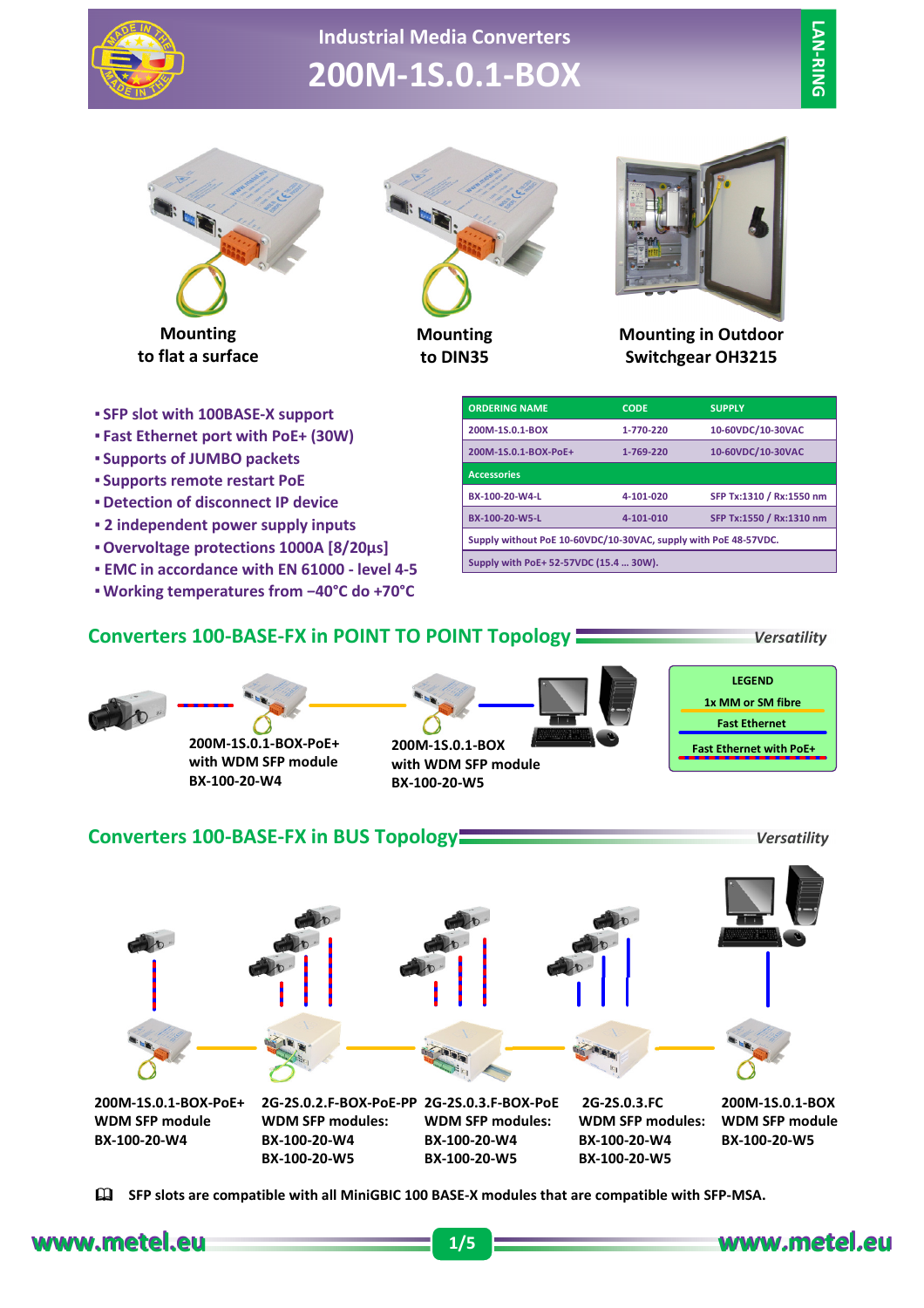# **Industrial Media Converters 200M-1S.0.1-BOX**

**LAN-RING LAN-RING**

#### **SFP slot with 100BASE-X support** *Compatibility*

Media converter is equipped with one SFP slot. Into the SFP slot, is possible to insert SFP modules METEL or other manufacturers supporting 100BASE-X standard.

## **1x Fast Ethernet port with PoE+ 30W support** *Compatibility*

Fast Ethernet ports support standards for 100BASE-TX / full duplex and PoE/PoE+ in accordance with standards IEEE 802.3af(at).

## **Support of JUMBO packets** *Compatibility*

Media converters support the forwarding of JUMBO packets of a size of up to 10K Bytes.

#### **Support remote restart PoE** *Compatibility*

The media converter can be set to seperate the monitoring of activity on the optical port. It will disconnect the optical signal, media-converter and automatically turn off the FE port including the PoE supply. This function is very good for remote reboot and IP devices which are hard to access. **1. Problem with a DIP 3 and 4 ON**

#### **2. Disconnection 3. Connection of the optical fibre Link down FE port Link up FE port = Restart PoE**

## **Detection of disconnect IP device** *Device Durability Durability*

Another feature that can be set with DIP switches on the cover of the media converter is an automatic detection of the disconnection of the IP device from the FE port. This application is to protect against theft. In the case, of disconnection, the media converter automatically turns off the optical port.



## **Overvoltage protections 1kA on FE port** *Durability*

Integrate ovvervoltage protections guarantee reliable operation even in outdoor installations. The optimum placement of the convertor, devices and cables connected to the convertor is in a protected area with the use of a lightening rod, i.e. ZBO0B zzzone acc. to IEC 62305-4. The ports are protected in two ways:





**camera**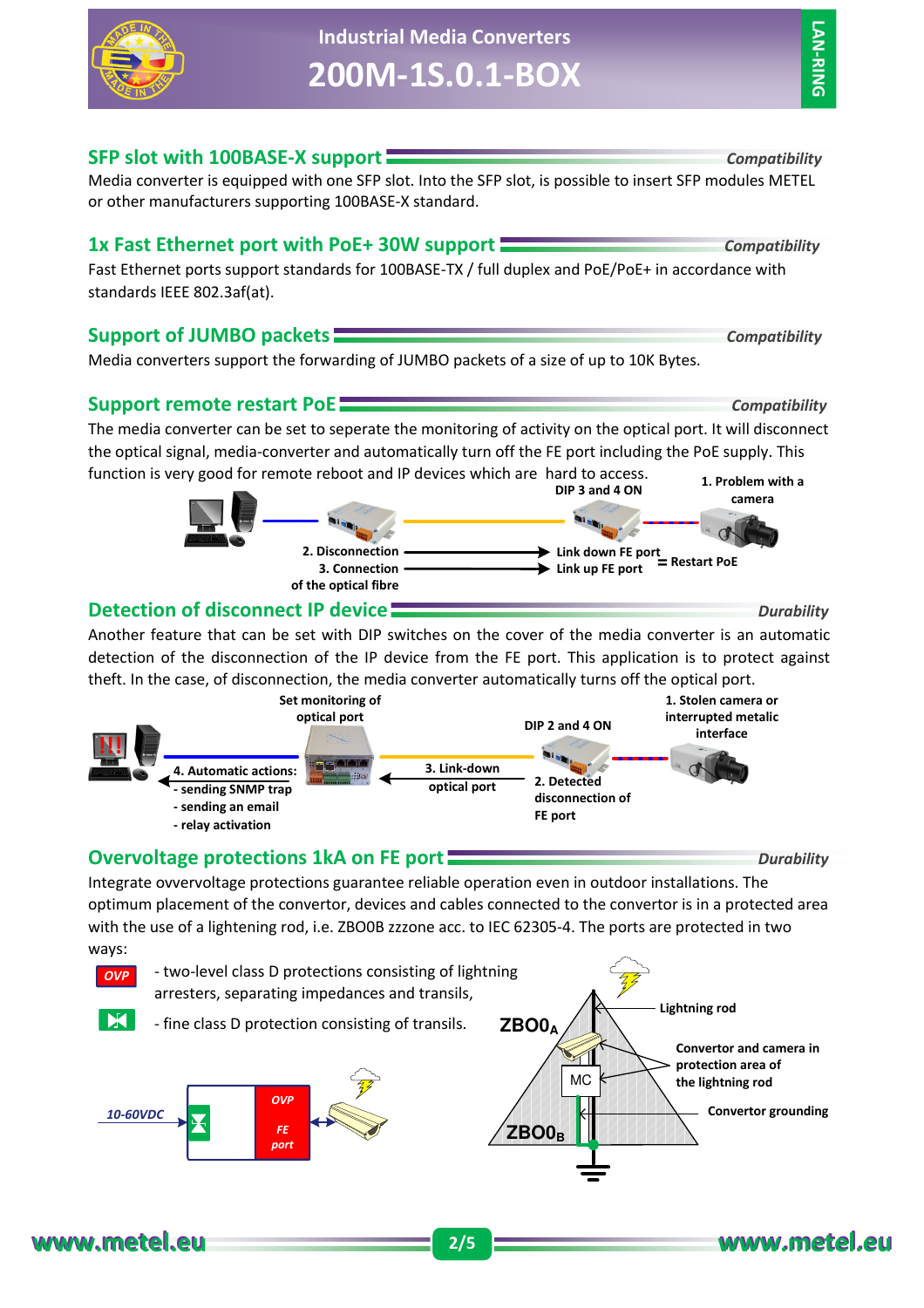

## **Technical parameters** *Compatibility*

|                                                                                                       | <b>Parameter</b>              | Value                  | <b>Unit</b>    | <b>Note</b>              |  |
|-------------------------------------------------------------------------------------------------------|-------------------------------|------------------------|----------------|--------------------------|--|
| LAN (UTP)                                                                                             | <b>Supported formats</b>      | FE UTP port: 100BaseTX | full duplex    |                          |  |
|                                                                                                       | <b>Overvoltage protection</b> | 1000                   | A              | 8/20us                   |  |
|                                                                                                       | <b>Connector</b>              | <b>RJ45</b>            |                |                          |  |
| <b>SFP slot</b>                                                                                       | <b>Supported formats</b>      | <b>100 BASE-X</b>      |                | compatible with MSA      |  |
| Power supply                                                                                          | <b>Without PoE</b>            | 10-60 / 10-30          | <b>VDC/AC</b>  |                          |  |
|                                                                                                       | <b>With PoE</b>               | 48-57                  | <b>VDC</b>     |                          |  |
|                                                                                                       | <b>Power consumption</b>      | Max.2,5                | W              |                          |  |
|                                                                                                       | <b>Protections</b>            | Overvoltage / current  | 1000A (8/20µs) |                          |  |
| <b>Environment</b>                                                                                    | <b>Operational range</b>      | $-40+70$               | ºC             | temp. of the environment |  |
|                                                                                                       | <b>Storage range</b>          | $-40+85$               | °C             |                          |  |
|                                                                                                       | <b>Humidity</b>               | Max. 95%               |                | non-condensing           |  |
| <b>Mechanic</b>                                                                                       | <b>Dimension</b>              | Page 4                 |                |                          |  |
|                                                                                                       | Weight                        | 0,22                   | kg             |                          |  |
| The producer retains the right to change any technical parameters without prior written notification. |                               |                        |                |                          |  |

## **Electromagnetic compatibility**

| <b>Standard</b>                            | <b>Testing level - Criteria</b> |
|--------------------------------------------|---------------------------------|
| <b>EN 55024 - Immunity characteristics</b> |                                 |
| EN $61000 - 4 - 2$ - Contact Discharge     | Level 4 - Criteria B            |
| EN $61000 - 4 - 2 - Air Discharge$         | Level 4 - Criteria B            |
| <b>EN 61000-4-4 - Bursty</b>               | Level 4 - Criteria B            |
| EN $61000 - 4 - 5 -$ Surge Immunity        | Level 4 - Criteria B            |
| EN $61000 - 4 - 8 -$ Magnetic Field 50 Hz  | Level 5 - Criteria A            |
| EN 61000-4-9 – Pulse Magnetic Field        | Level 5 - Criteria A            |
| <b>EN 55022 - Radiated Emission</b>        | Class A                         |

These modern design convertors meet the demanding requirements for electomagnetic compatibility, the intergrated overvoltage protections on all ports allow for the use of these convertors in industrial use, including use in outdoor environments:

- low influence ecologically,
- low levels of radiation,
- little warming even at maximum power.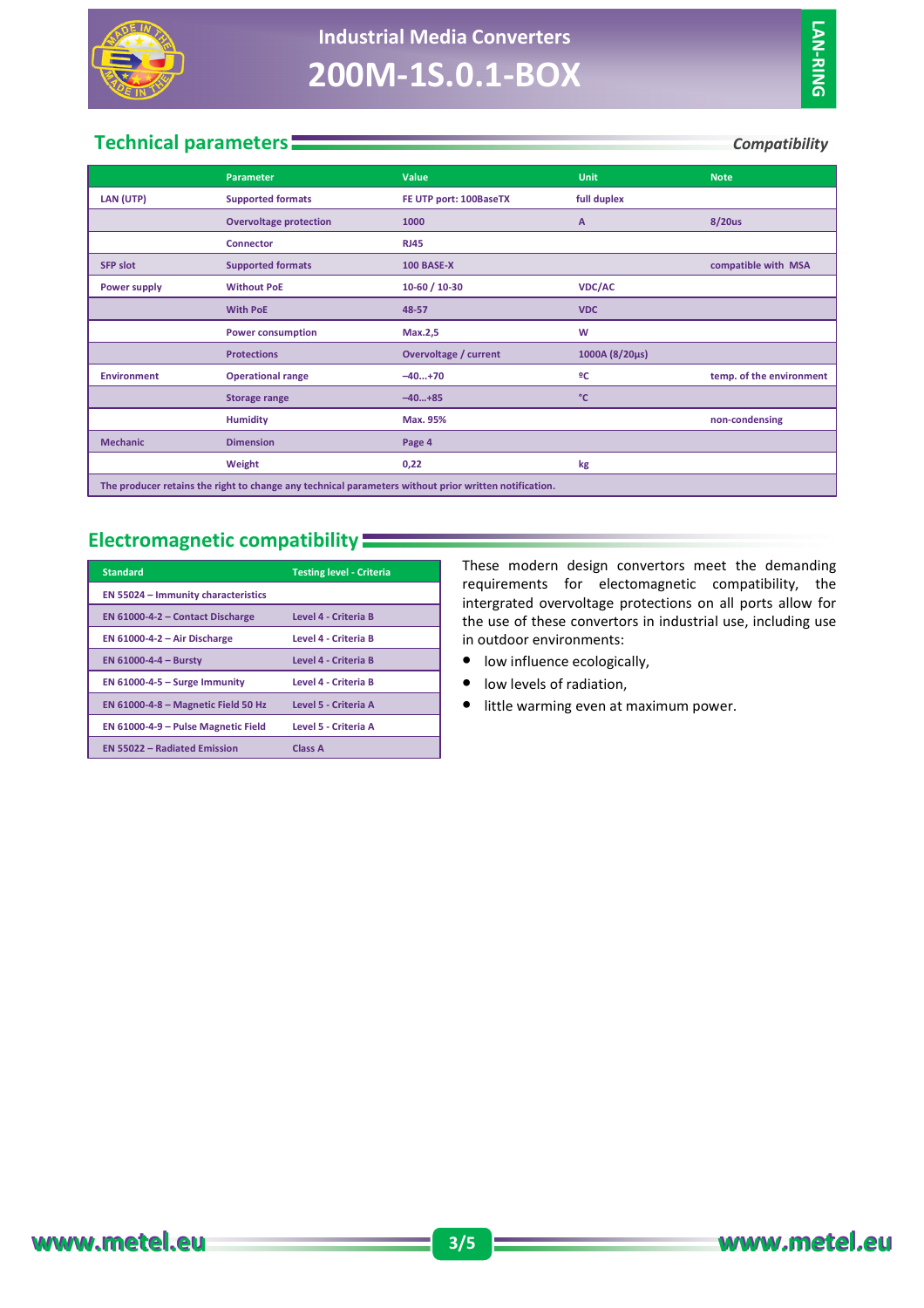

# **Industrial Media Converters 200M-1S.0.1-BOX**

## **Dimension 200M-1S.0.1-BOX (PoE)**

 $\Lambda$ 

 $\frac{9}{11}$ 

V











**REVISION: 201702 – Default 202104 – Change the speed on the RJ45 port 202205 – Corrected Power Connector Schematic**